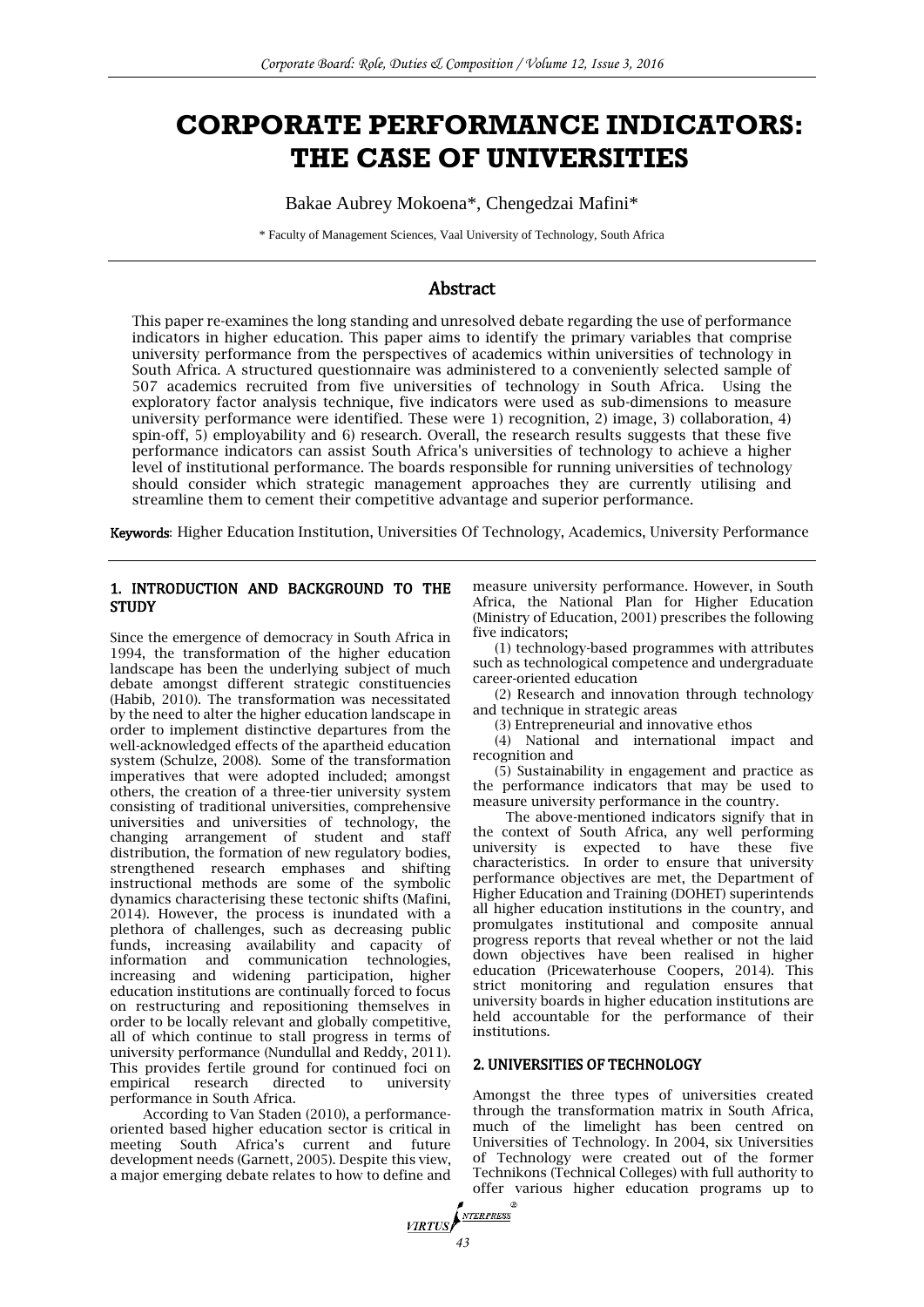doctorate level (Du Pre 2009:4). The creation of these institutions went a long way to accommodate the ever increasing higher education population in the country. To this extent, the University of Technology Sector has experienced rapid growth in student numbers and applied research in recent times. For instance, Pricewaterhouse Coopers (2014) reports that by 2012, student numbers at universities of technology had almost doubled, 75% of all students were blacks, new funding and quality assurance systems had been put in place and universities of technology have become more receptive to the needs of the people of South Africa. One study by Badat (2007) also reported that a majority (n=55%) of black prospective university students indicated that they preferred to attend universities of technology than the other forms of universities. These developments are microcosmic of the increasing relevance and impact and of universities of technology in modernage South Africa.

Despite their increasing relevance and impact to the South African higher education landscape, universities of technology continue to face persistent challenges in their operations. For instance, the critical shortage of skills at universities of technology is well documented (Walwyn, 2008). Furthermore, the demand for enrolment places at universities of technology is increasing and continuously outstrips the available spaces supplied. As an example based on empirical data provided, only 21% of all students who applied to universities of technology were enrolled in 2010 (Wilson-Strydom and Fongwa, 2012). Yet another challenge pertains to the placement of graduates from universities of technology, since the shrinking job market is now awash with people with irrelevant qualifications (Cele and Lekhanya, 2014). Still, perception problems persist, since many in both traditional and comprehensive universities as well as the industry regard universities of technology as inferior (Mbali, 2006). Chetty (2003) mentions that most universities of technology have low research outputs since they concentrate on more of teaching rather than research, notwithstanding the wellvalidated nexus between teaching and research.

The feeling amongst other stakeholders is that universities of technology still require more sophisticated education and training for their students in order to sustain the competitiveness of the workforce (Du Pre, 2009). In line with the Stakeholder Theory (Freeman, 1984), organisations should pay particular attention to the views of their stakeholders, for the later are key role players in determining the success of the university. For universities of technology, key stakeholders include *inter alia* other higher education institutions, communities, government, publishers, industry and alumni. These constituencies can play an important role in suggesting performance indicators that should receive particular attention. As a result, universities of technology face the pressure of realigning their strategic focus and efforts to gain sustainable competitive advantage in order to achieve above market performance.

#### 3. UNIVERSITY GOVERNANCE IN SOUTH AFRICA

At institutional level, public universities in South Africa, including universities of technology, are governed by boards or councils appointed by the Department of Higher Education and Training. University councils in the country generally comprise of about 24 members, of whom at least 60 percent are expected to be external members (Ministry of Education, 2001). In contrast with systems in which there is direct control of higher education by the state, and where policies are determined politically by the state and where there is centralised bureaucracy that controls the major elements of university administration, the councils of each institution are given a mandate to superintend over the activities of their respective universities (Council on Higher Education, 2002). These councils have the ultimate responsibility for the institutional mission, the financial position of the institution and for issues of public integrity, including the academic character of the institution as well as its strategy and operational plans (Government of South Africa, 1999). Each institution typically has a Chancellor and a executive Vice Chancellor, the later who, with the assistance of his/her deputies oversee the implementation of university strategy (Department of Higher Education, 2001) This university strategy includes, amongst other issues, the indicators with which to gauge performance in various facets of the university's operations. These indicators are therefore a subject of frequent deliberation in the meetings of university councils, in order to ensure that academic standards are being met by each institution.

#### 4. STATEMENT OF THE PROBLEM

Against the above-mentioned backdrop, this paper acts as a response to the performance challenges facing universities of technology in South Africa. The aim of the paper is to identify indicators that may be used to determine the performance of South African universities of technology. In order to achieve this aim, the study was conducted using the perspective of academics at various universities of technology in South Africa.

Continuing scientific research on universities of technology is merited, given the impact and relevance of such institutions to the South African higher education environment. Since universities of face many performance related challenges, it is necessary to provide information on how such challenges may be mitigated. The best of such information is empirically derived. Furthermore, the general lack of research focusing on the performance of South African universities of technology leaves a research gap that still needs to be filled. Although there is some evidence of previous research which placed primary attention on South African universities (e.g. Cele and Lekhanya, 2014; Chetty, 2003; Mbali, 2011, Nundullal and Reddy, 2011; Walwyn, 2008) none of the conclusions reached were based on data collected from academics at universities of technologies. This paper was intended to address these existent research gaps. The results of the paper are important in that they may be used by management and other academic authorities in South African universities of technology in diagnosing performance-related challenges and initiating pragmatic solutions to these challenges.

*MRTUS*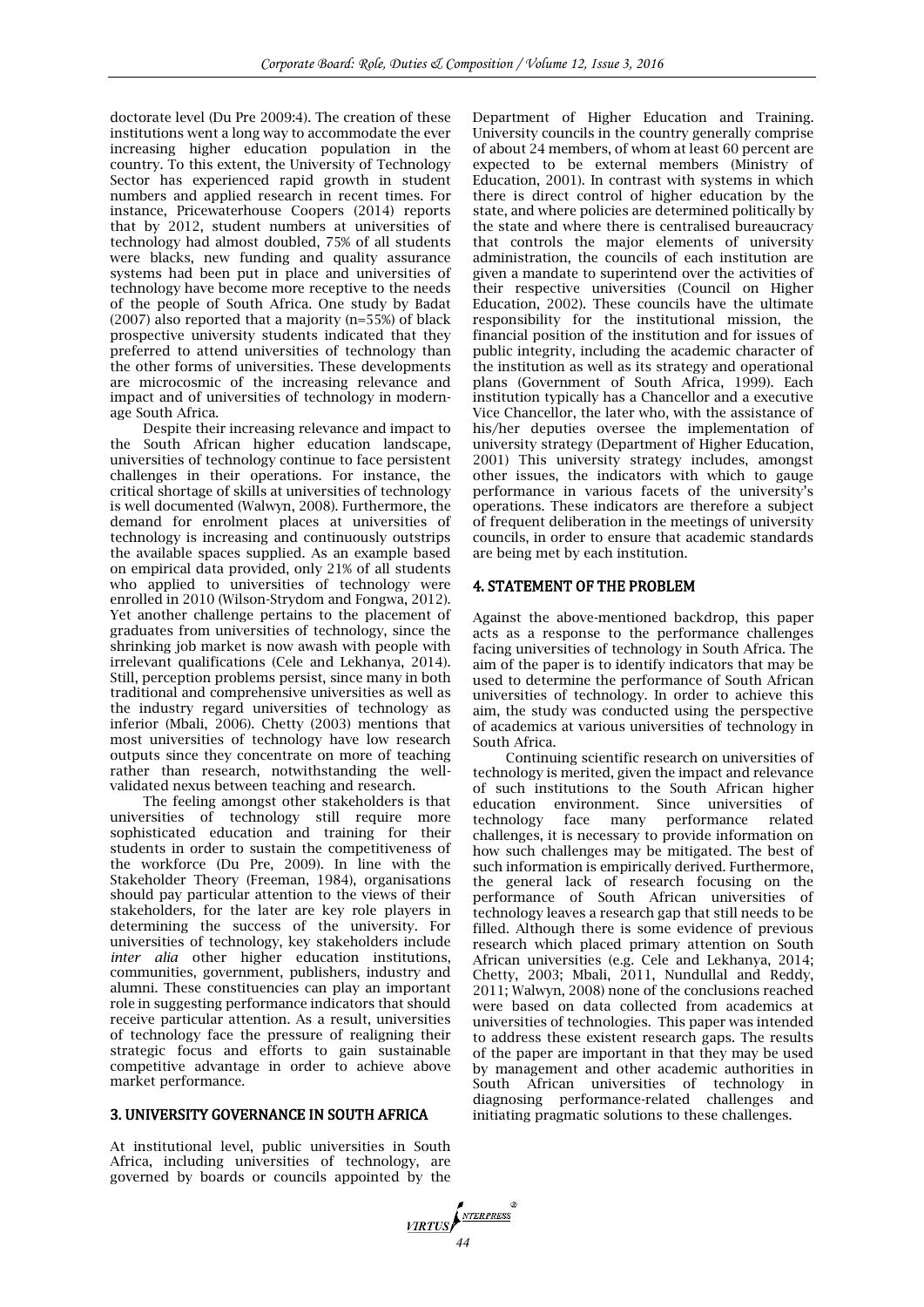#### 5. METHODOLOGY

A thorough literature review provided a framework for establishing the importance of the study and acted as a benchmark for delineating the boundaries of the study as recommended by Wolman, Kruger and Mitchell (2011). The quantitative research design was adopted for conducting the empirical part of the study. A quantitative study was appropriate in order to employ multivariate techniques to ascertain<br>variables that may comprise institutional may comprise institutional performance of universities of technology in South **Africa** 

## 5.1. Sample

The target population of the study was restricted to academics who were fulltime employed for more than three years and deemed *au fait* with the functioning of their institutions. The sample consisted of 507 academics that were recruited from five universities of technology located in the different provinces of South Africa. The sample was selected with the belief that it would provide worthwhile information which would be relevant in the study. Respondents were recruited using the non-probability convenience sampling technique. This method was used because it made it easier to contact only those that were accessible at the time of research. A review of previous studies investigating university performance (Bakewell and Gibson-Sweet, 1998; Mazarin, 1998; Ivy, 2001; Rindfleish, 2003) shows that the use of non-probability sampling is common. The profile of these respondents is reported in Table 1.

| Demographic parameter          | <b>Classifications</b>              | $\boldsymbol{N}$ | $\boldsymbol{n}$ | %              |
|--------------------------------|-------------------------------------|------------------|------------------|----------------|
|                                |                                     |                  |                  |                |
| Gender                         | Males                               | 507              | 289              | 57             |
|                                | Females                             |                  | 218              | 43             |
|                                | $30$ years                          |                  | 66               | 13             |
|                                | 30-39 years                         |                  | 172              | 34             |
| Age group                      | 40-49 years                         | 507              | 160              | 32             |
|                                | 50-59 years                         |                  | 29               | 16             |
|                                | $\geq 60$ years                     |                  | 28               | 5              |
|                                | Diploma/degree                      |                  | 44               | 9              |
| Highest academic qualification | First degree                        | 507              | 197              | 39             |
|                                | Masters                             | 193              | 38               |                |
|                                | Doctorate                           |                  | 71               | 14             |
| Employed period                | $<$ 3 years                         |                  | 71               | 14             |
|                                | 3-6 years<br>507                    |                  | 239              | 47             |
|                                | 7-10 years                          |                  | 126              | 25             |
|                                | $\geq$ 10 years                     |                  | 71               | 14             |
|                                | Junior lecturer/lecturer            |                  | 246              | 49             |
| Current position               | Senior lecturer/associate professor | 507              | 209              | 41             |
|                                | HOD/dean/professor                  |                  | 52               | 10             |
|                                | <b>Management Sciences</b>          |                  | 188              | 37             |
|                                | Engineering                         |                  | 112              | 22             |
| Faculties of respondents       | <b>Humanities</b>                   | 507              | 101              | 20             |
|                                | <b>Applied Sciences</b>             |                  | 71               | 14             |
|                                | Other                               |                  | 35               | $\overline{7}$ |

Table 1. Profile of Respondents

An analysis of the demographic profile of respondents (Table 1) shows that the majority of respondents (57%; n= 289) of the respondents were male. In terms of the age groups, the largest group was composed of respondents who were aged between 30 and 30 years (34%; n=172). With reference to employment period, 47% (n=239) of the respondents had been employed as academics for periods ranging between three and six years. With regard to academic qualifications, 39% (n=197) of the respondents were holders of a first degree while 38% (n=193) were holders of a Master's degree. In terms of their current occupational positions, 49% (n=246) of the respondents were employed as either junior lecturers or lecturers. With regard to their faculties, 37% (n=188) of respondents were in Management Sciences, 22% (n=112) were in Engineering, 20%  $(n=101)$  were in Humanities and  $14\%$   $(n=71)$  were in Applied Sciences.

#### 5.2. Research Instrument

A self- administered, structured questionnaire was used in the data collection. The first part of the questionnaire consisted of brief questions that related to demographic information about the respondents while the second part, was specifically

designed to capture latent variables that represents university performance. The six items of university performance investigated in this study were adopted in the literature (Ma, 2004; Ma and Todorovic, 2005) and measured using a five (5) point Likert scale anchored on 1=strongly disagree to 5=strongly agree.

#### 5.3. Data Collection Procedures

After obtaining ethical clearance from each participating university of technology, data was collected between May and August 2014. Administration of the questionnaires process was conducted with the assistance of trained contacts at each institution. Prior to distributing the questionnaire, the academics were informed that their participation in the survey was strictly on a voluntary basis and their anonymity and confidentiality was guaranteed. The right to withdraw at any point in time was also highlighted. Out of the 1000 questionnaires that were initially distributed, 528 questionnaires were returned. Among these, 11 questionnaires were discarded because of either incorrect completion of the questionnaires or too many fields of data missing. This culminated in an eventual sample of 507 usable questionnaires, which represents a response rate of nearly 51%. This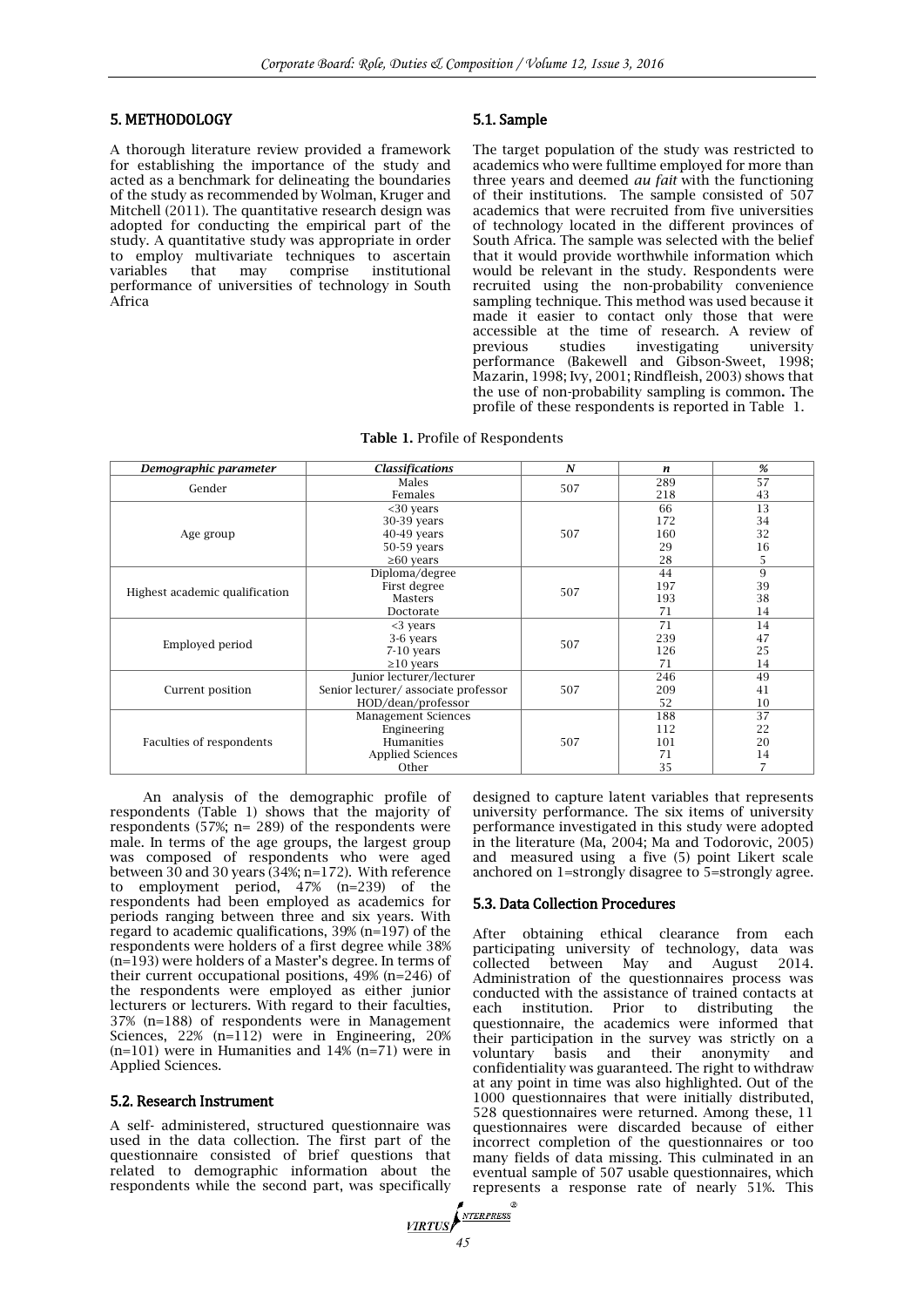response rate was deemed as satisfactory, based on Sekaran's (2003) recommendation that response rates of above 30% are adequate in surveys (validation).

#### 5.4. Data Analysis

In this study, data were analysed with the aid of the Statistical Packages for the Social Sciences (SPSS version 22.0) software. Descriptive statistics were used to analyse the demographic profile of respondents as well as their perceptions towards the scale items. Measures of central tendency were used to determine the importance of item on the measurement scale. Exploratory factor analysis was used to identify the indicators for university performance.

## 6. RESEARCH RESULTS

The research results section discusses the psychometric properties of the measurement scale,

exploratory factor analysis and descriptive statistics on perceptions of respondents.

#### 6.1. Scale Accuracy

Psychometric properties of the measurement scale were assessed through a consideration of its reliability and validity. In terms of reliability, the Cronbach alpha coefficient for the entire scale was established at 0.904, thereby confirming the internal consistency and reliability of the scale (Malhotra, 2010). In addition, the exhibited composite reliability (CR) level exceeded the estimate criteria of greater than 0.7 which is recommended as adequate for internal consistency of the construct (Chin, 1988). These results indicate that the scale with all its items adequately captures the construct under investigation thus making a valuable contribution to the measurement of university performance. The reliabilities and accuracy analysis statistics are reported in Table 2.

| Table 2. Accuracy Analysis Statistics |  |  |
|---------------------------------------|--|--|
|---------------------------------------|--|--|

| Research Constructs    | Cronbach's Alpha Test | CR          | AVE   |       | <b>Highest SV</b>     |       |
|------------------------|-----------------------|-------------|-------|-------|-----------------------|-------|
|                        | Item-total            | Alpha value |       |       | <b>Factor Loading</b> |       |
| University Performance |                       | 0.904       | 0.898 | ).595 |                       | 0.429 |

Three types of validities; namely, face, content and construct (convergent and discriminant) validities were assessed in this study. Face validity was ascertained through a panel review of the questionnaire, the process of which involved three faculty members whose lines of research focus on marketing. Content validity was ascertained by ensuring that the selection of items in this study was based on an extensive review of the literature and pilot testing the questionnaire with 50 conveniently selected respondents. The respondents used in the pilot study were not involved in the main survey. These protocols gave a strong content validity of the variable being measured. To ascertain construct validity, the measurement scale showed unidimensionality in the factor analysis procedure, (i.e. loading on one construct only with no cross-loading), thus affirming construct validity. The item-total correlations reported in Table ranges between 0.628 and 0.796, all of which are above the suggested threshold of 0.50 indicating that the instrument meets the standards of construct validity. To ascertain convergent validity, both the CR  $(>0.70)$  and the AVE (>0.50) satisfied the recommended threshold suggested by Hair et al (2010) and Byrne (2010), which signified adequate levels of convergent validity. Furthermore, Table 4 shows high factor loadings (>0.50) that resulted from the factor analysis procedure. Additionally, the high Cronbach value

(>0.70) reflects the degree of cohesiveness among the scale items, which serves as an indirect indicator of convergent validity (Nunnally and Bernstein1994). Discriminant validity was established by checking if the AVE was greater than the shared variance (SV) in line with Fornell and Larcker (1981) recommendation. AVE (0.595) is greater than the SV (0.429).

#### 6.2. Exploratory Factor Analysis (EFA)

The university performance factor structure was extracted through the application of the exploratory factor analysis procedures. However, in order to ascertain that the data captured was suitable for exploratory factor analysis, the Kaiser-Meyer Olkin (KMO) test and the Bartlett's test of Sphericity were conducted, as recommended by Field (2009). Satisfactory results were computed for both these tests and the results are illustrated in Table 3. The Kaiser-Meyer Olkin test yielded sampling adequacy of 0.856 which is within the acceptable range of between 0.5 and 1.00, implying that the data for this study is considered "marvellous" for other factor analysis procedures (Kaiser, 1974). Similarly, the Bartlett's test of Sphericity revealed chi-squares of 1955.496 (df=15), which was at significant level of  $p=0.000$ ; 0.05 affirming that factor analysis is suitable for the data set (Malhotra, 2010).

Table 3. The KMO measure and the Bartlett Test Results

| <b>CONSTRUCTS</b>      | <b>KMO MEASURE</b> | <b>BARTLETT'S TEST</b> |                    |                     |  |  |  |
|------------------------|--------------------|------------------------|--------------------|---------------------|--|--|--|
|                        |                    | Approximate Chi-Sauare | Dearees of freedom | Sianificance level. |  |  |  |
| University Performance | .856 ر             | 1955.<br>5.496         |                    | 0.000               |  |  |  |

The criterion for the factor extraction procedure for the university performance scale was determined by eigenvalues (>1), percentage of total variances explained (above 50 %) and high factor loadings

(>0.50). The factor analysis results shown in Table 4 indicate that all the items intended to measure university performance loaded satisfactorily onto this factor such that no rotation of factors was performed.

*MRTUS*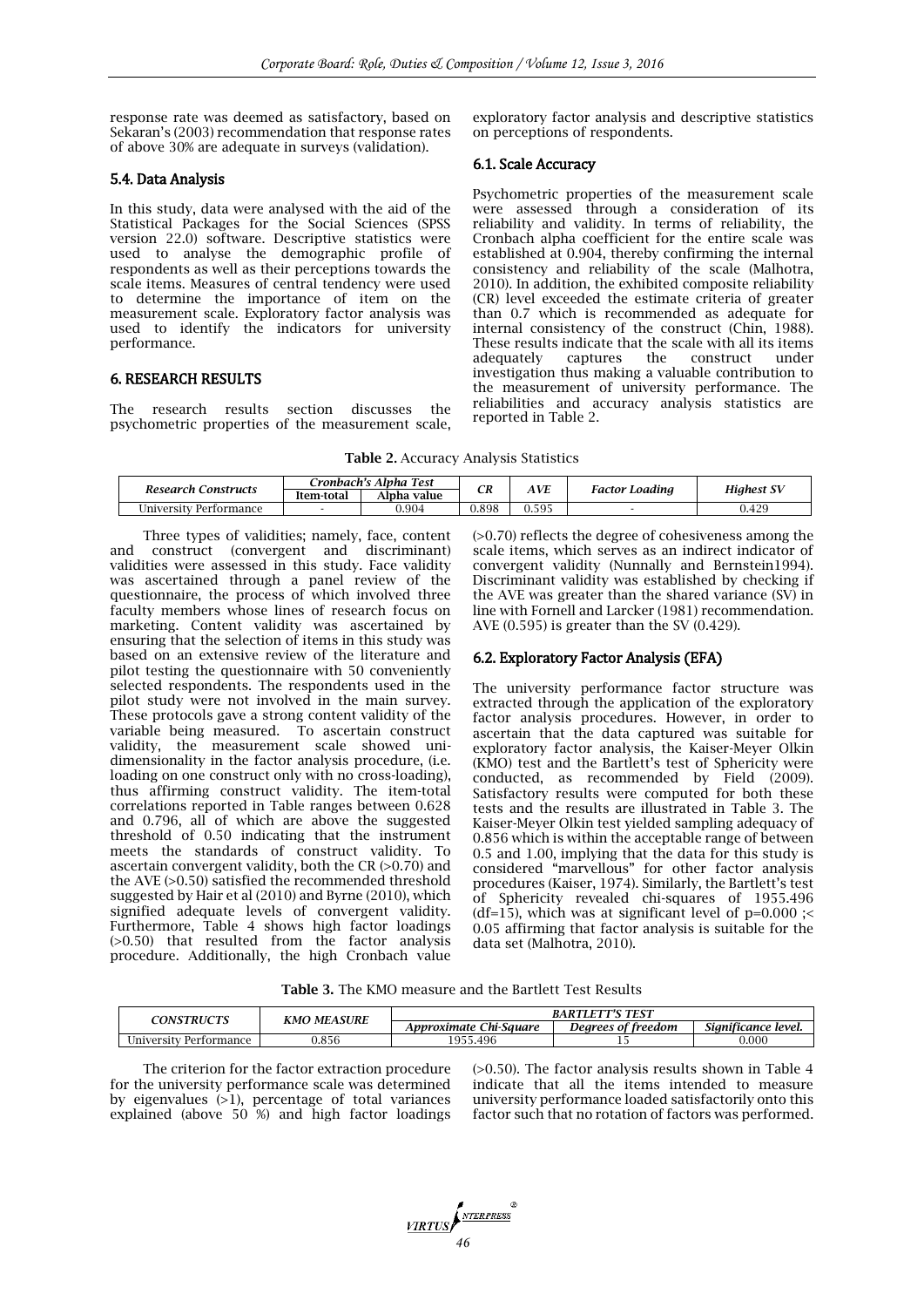Table 4. Uni-dimensional factor structure of university performance construct

| <b>Description</b>                                                           | <b>Factor 1</b> |
|------------------------------------------------------------------------------|-----------------|
| Recognition by industry and society for flexibility and innovativeness (UP1) | 0.829           |
| Our university is highly regarded by industry(UP2)                           | 0.870           |
| Conduct research in partnership with non-academic professionals (UP3)        | 0.800           |
| Spin-off resulting from a number of ventures (UP4)                           | 0.866           |
| Graduate students employability (UP5)                                        | 0.843           |
| Emphasis placed on research (UP6)                                            | 0.731           |
| Eigen value                                                                  | 4.079           |
| <b>Total variance explained</b>                                              | 67.982          |
| Common variance explained                                                    | 67.982          |

As shown in Table 4, all six intended items to measure university performance loaded on one factor labelled university performance (eigenvalue=4.079), which accounted for 67.982% percent of the total variance explained with item loadings ranging between 0.731 and 0.870. The eigenvalue extraction process illustrated that only one factor was appropriate to capture all the dimensions of university performance.

Furthermore, the university performance items tapped on the extent to which the university accomplished its objectives in industries, community and business. This feature is aptly captured through the perceptions of respondents towards each item in the questionnaire. These perceptions are reported in Table 5.

Table 5. Condensed Descriptive Statistics on the Perceptions of Respondents

| <b>Respondents</b>                                                                                                                                                                                                                                                                                                      | UP <sub>1</sub>       |     | UP2                        |     | UP3                |     | UP4   |     | UP5   |     | UP <sub>6</sub> |     |
|-------------------------------------------------------------------------------------------------------------------------------------------------------------------------------------------------------------------------------------------------------------------------------------------------------------------------|-----------------------|-----|----------------------------|-----|--------------------|-----|-------|-----|-------|-----|-----------------|-----|
| Opinion                                                                                                                                                                                                                                                                                                                 | n                     | %   | n                          | %   | n                  | %   | n     | %   |       | %   | n               | %   |
| Strongly disagree                                                                                                                                                                                                                                                                                                       | 13                    | ົ   | 13                         | ς   | 24                 |     | 26    |     | 26    | 4   | 25              |     |
| Disagree                                                                                                                                                                                                                                                                                                                | 54                    | 11  | 65                         | 13  | 78                 | 15  | 66    | 13  | 68    | 13  | 47              | 9   |
| Neutral                                                                                                                                                                                                                                                                                                                 | 133                   | 26  | 141                        | 27  | 151                | 30  | 146   | 29  | 134   | 26  | 111             | 22  |
| Agree                                                                                                                                                                                                                                                                                                                   | 183                   | 36  | 184                        | 36  | 149                | 29  | 161   | 32  | 167   | 33  | 175             | 34  |
| Strongly agree                                                                                                                                                                                                                                                                                                          | 124                   | 24  | 104                        | 21  | 105                | 21  | 108   | 21  | 122   | 24  | 149             | 30  |
| <b>TOTAL</b>                                                                                                                                                                                                                                                                                                            | 507                   | 100 | 507                        | 100 | 507                | 100 | 507   | 100 | 507   | 100 | 507             | 100 |
| Mean                                                                                                                                                                                                                                                                                                                    | 3.64                  |     | 3.58                       |     | 3.43               |     | 3.41  |     | 3.45  |     | 3.78            |     |
| Std dev                                                                                                                                                                                                                                                                                                                 | .006                  |     | 0.013                      |     | 1.067              |     | 1.037 |     | 1.101 |     | 1.121           |     |
| Variance<br>$\mathbf{r}$ , $\mathbf{r}$ , $\mathbf{r}$ , $\mathbf{r}$ , $\mathbf{r}$ , $\mathbf{r}$ , $\mathbf{r}$ , $\mathbf{r}$ , $\mathbf{r}$ , $\mathbf{r}$ , $\mathbf{r}$ , $\mathbf{r}$ , $\mathbf{r}$ , $\mathbf{r}$ , $\mathbf{r}$ , $\mathbf{r}$ , $\mathbf{r}$ , $\mathbf{r}$ , $\mathbf{r}$ , $\mathbf{r}$ , | .120<br>$\sim$ $\sim$ |     | 1.026<br>$0 \leq x \leq 1$ |     | 1.139<br>$-\alpha$ |     | 1.076 |     | .213  |     | 1.257           |     |

*Likert Scale:1= S/Disagree, 2= Disagree, 3= Neutral, 4= Agree, 5=Strongly agree*

#### 7. DISCUSSION

Item one elicited the views of respondents regarding the importance of recognition by industry and society for flexibility and innovativeness in a university of technology. The item attained a mean value of 3.64 with a standard deviation of 1.006 and a corresponding variance of 1.120. The value of the mean score depicts an inclination towards the strongly disagree position on the Likert Scale. In addition, 60% (36% and 24%) of the respondents either agreed or strongly agreed respectively with the statement while 26% were neutral and only 14% of the respondents disagreed with the statement. These results demonstrate that most academics regard recognition by industry and society as playing an important role in the reputation and recognition profile of a higher education institution. An examination of the literature relating to services marketing highlights the quality of impact and recognition as being important to the development of competitive advantage (Mazzaroll, 1998). A study by Aaker (1989) discovered that managers of service organisations ranked recognition for quality (impact) as a significant source of competitive advantage. In marketing education, it is also recognised that the success of the institution is linked to impact, image and recognition (Ma and Todorovic, 2011). For universities of technology, these results advance that such institutions should buttress their collaborations with industries and the society in order to ensure that the actions between these parties reciprocate in a mutual fashion. Thus, universities of technology have the challenge of developing initiatives for enhancing their cooperation with their stakeholders in the form of industry and society in order to increase their performance.

Item two elicited the views of respondents concerning the extent to which their institutions were regarded by industry. This question dovetailed into item one which assessed the importance of this recognition in stimulating institutional success. The recorded mean for the reputation item was 3.58 and the standard deviation of 1.013 with a variance of 1.026. The mean score suggests an inclination towards the 'strongly agree' position on the Likert Scale.

There were significant differences between those who disagree (total of 16%) and those who agree (total of 57%), while only 27% were neutral. These results suggest that their institutions were well regarded by industry. This is important, given that a majority of graduates from such institutions of higher learning are recruited as either employees or graduate trainees by the same industry (Mafini, 2014). Furthermore, industry is an important player to universities of technology in the sense that many employees of different organisations throughout the economic spectrum are either part time or full time students at various institutions of higher learning, inclusive of universities of technology (Cele and Lekhanya, 2014). Industry is also an important contributor to the curriculum at universities of technology (Schulze, 2008). The results of this study are consistent with the results obtained in several studies (Duckworth and Seligman, 2005; Ivy, 2001; Vermont, 2005) that identified institutional image and reputation as one of the strategic tools higher

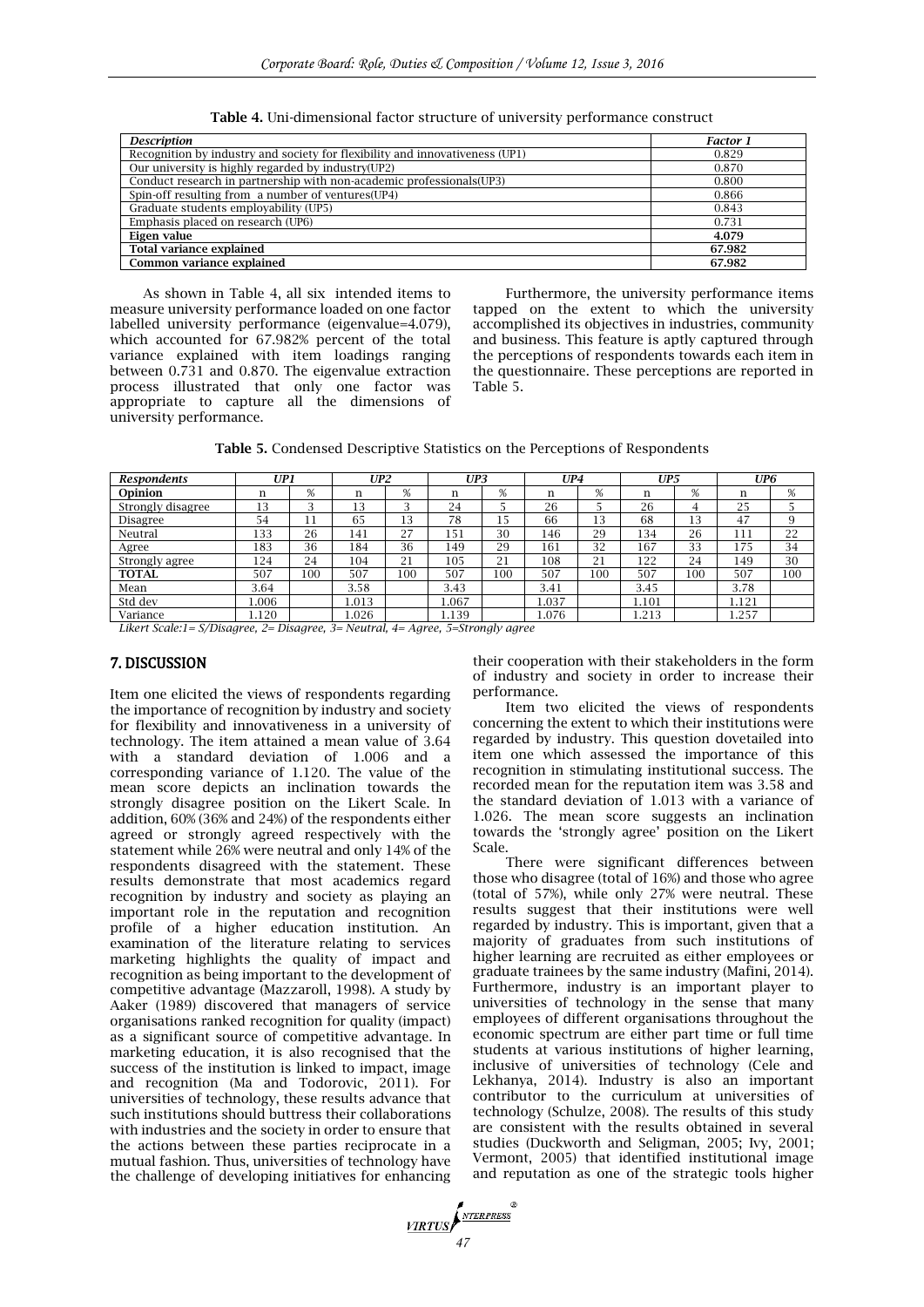education institutions use as indicators of university performance. Therefore, academics place sufficient importance on institutional image and reputation as an indicator of the performance of universities of technology.

Item number three elicited information on the importance of conducting research in partnership with non-academic professionals. The recorded mean for the item was 3.43 and the standard deviation1.067 with a variance of 1.139. The mean suggests that some importance was placed by academics on the item as an indicator of university performance. An overall 20% (5%+ 15%) of the respondents disagreed, 50% (29% + 21%) agreed and only 30% were uncertain or neutral to question three. The findings confirm the impact of collaboration and partnership as a critical factor in assessing university performance. Extant literature (Cortese, 2003; Kezar, 2005) also considers partnerships with external stakeholders a determining factor that significantly has an impact on any institutional performance.

Generally, high education institutions have realised that both the potential and need for engagement and practice with industry, community and business linked to a sustainable venture (Van Staden, 2010). In particular, the engagement of universities of technology on a national level is demonstrated through collaborations and services rendered to their various stakeholders such as industry, corporates, government, communities and society in general (Du Pre, 2009). Partnerships with the business, community and industry emphasise the importance of understanding the market (Lategan, 2008). In order to establish a niche market, higher education institutions would need to consider forming partnerships, collaborations and engage with business and industry (Newby, 2003). Valiulis (2003) reiterates that it is imperative for higher education institutions to constantly search for new methods of collaborations with partners in the economy if they want to stay competitive. Accordingly, higher education institutions are being encouraged to collaborate and form partnerships to focus increasingly on the global markets.

Item number four elicited information on Spinoff (positive outcomes) resulting from a number of ventures that the institution has undertaken. This item had a mean value of 3.41 with a standard deviation of 1.037 and a variance of 1.076. This mean suggests that some importance was placed by academics for the variable as an indicator of university performance. On the one hand, a mere 15% and 13% respectively strongly disagreed and disagreed for the statement. On the other hand, 32% of the respondents agreed and 21% strongly agreed respectively while 29% of the respondents were neutral. These results are interesting because they clearly confirm the role of spin-of activities as indicators of university performance. These results are in sync with observations made by a number of scholars (Di Gregorio and Shane, 2003; Etzkowitz, 2002; Wright, Vohora and Lockett, 2003, 2004) who confirm the number of spinoff ventures are a reflection of university performance. In addition, Shea *et al.* (2005) refer to the case of Massachusetts Institute of Technology as the reference example of an institution that has successfully converted new scientific discoveries into spin-of opportunities. As a consequence, most higher education institutions are looking for opportunities and are improving their strategies in dealing with the vestige of academic entrepreneurship (Maydeu-Olivares and Lado, 2003).

The fifth item focused on the employability of graduates from universities of technology. The recorded mean for the employability item was 3.45, a standard deviation of 1.101 with a variance of 1.213, which all suggested that some importance was placed on the statement by academics for the item as a PI of university performance. The significant difference between those who agrees, 57 %( 33% + 24%) and those who disagree; 17 %( 4% and 13%) also confirmed Harvey's (2001) assertion that employability should also regarded as an indicator of the institution's performance. The results of this study are further supported by a study conducted by other previous researches (Bratti, McKnight, Naylor and Smith, 2004; Johnes and McNabb, 2003; Smith and Naylor, 2001) who provided empirical evidence affirming employability as a unique aspect of university performance. This presents a strong challenge for universities of technology to self-introspect in order to determine whether their graduates are employable or not.

The sixth item focused on research focus amongst universities of technology. It emerged from the responses that the sixth item named research focus is a good indicator of university performance, since the recorded mean for the research item was 3.78, while the standard deviation and the variance were 1.121 and 1.257respectively. This is further supported by the findings that only 22% of the respondents were undecided, 5% strongly disagreed, 9% disagreed, 34% agreed and 30% strongly agreed. According to Garnett (2005), performance in in higher education institutions may be quantified by measures such as research outputs to ensure competitive advantage and survival of these institutions. In South Africa, higher education institutions are dependent on these research outputs for survival and to obtain more funding, which means that research outputs are a reasonable measure of university performance. A study by Brown and Sharp (2003) provides empirical evidence to prove that there is a need to create a culture in the public sector which supports and values research. In addition, Neuman and Guthrie (2001), in analysis of consequences for research in higher education recommend for corporatisation of research. As such, universities of technology need to adopt a paradigm shift and embrace the culture of research if they are to be successful in their operations.

# 8. CONCLUSION

The paper contributes to the existing body of knowledge on university performance by providing empirical evidence regarding the indicators used to measure university performance. The paper aimed to elicit the perceptions of academics towards the performance of universities of technology in South Africa. The paper identified six measures of university that are applicable to universities of performance; and these are recognition by industry and society for flexibility and innovativeness, institutional image and reputation, partnership with non-academic professionals, institutional entrepreneurship, employability of graduates and emphasis on research. The results of this study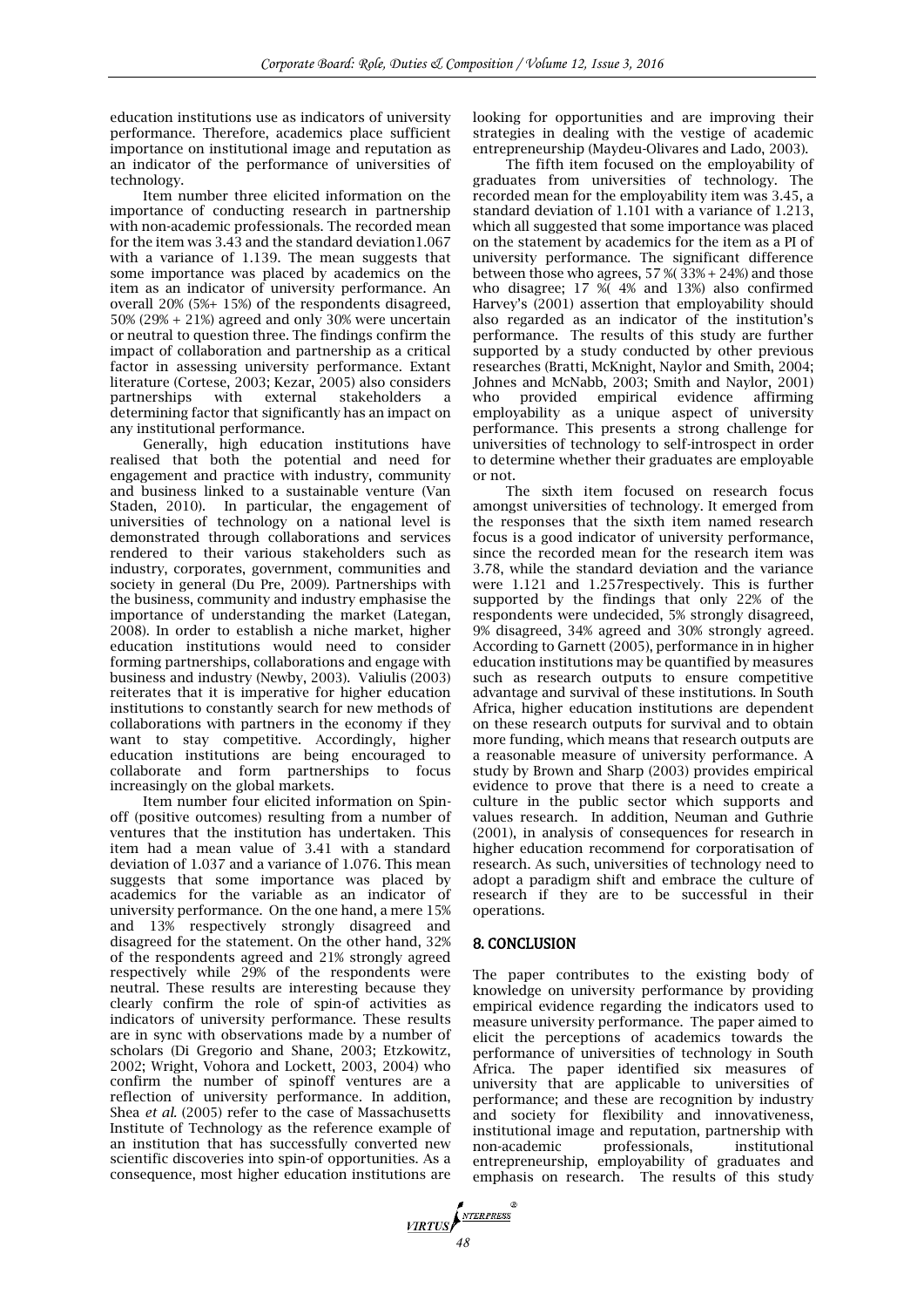demonstrate the suitability of performance indicators mentioned in assessing the performance of universities of technology and can further assist university boards to best present their institutional performance in developing a positioning in the minds of its stakeholders. Performance indicators identified in this study can also be utilised by other higher education institutions to redesign specific programmes and services in order to introduce new courses and consequently provide an institution a competitive advantage in an ever increasing competitive higher education environment. This will enable universities of technology to generate a favourable impression amongst their diverse stakeholders.

#### 9. LIMITATIONS AND OPPORTUNITIES FOR FUTURE RESEARCH

The findings of this research should be viewed in the light of its limitations which can provide impetus for further research avenues within higher education institutions in South Africa. The most prominent limitation is that the study employed a nonprobability convenience sampling, which does not allow for an objective assessment of the exactitude of the sample finding (Malhotra, 2010). Another weakness of this technique used, is that even though the sample included respondents from five of South African's six universities of technology, the study focused exclusively on the academics and disregarded the views of non-academic staff. Thus the study had a retrospective focus as it is not representative of the entire population and will make it difficult to generalise the findings. It is therefore suggested that qualitative research, which can probe deep into a phenomenon to provide a profound understanding and more meaningful results, be conducted. Further studies should consider the multidimensional nature and longitudinal aspect of university performance.

#### **REFERENCES**

- 1. Aaker, D.A. (1989). Strategic marketing management. 2nd ed. John Wiley: Canada
- 2. Badat, S. (2007). Higher education transformation in South Africa: post 1994. Towards critical assessments. CEPD: Pretoria
- 3. Bakewell, C. J., and Gibson-Sweet, M. F. (1998). Strategic marketing in a changing environment: are the new UK universities in danger of being stick in<br>the middle? The International Journal of The International Journal of Educational Management, Vol 12 No 3. pp 103-107.
- 4. Bratti, M., McKnight, A., Naylor, R., and Smit, J. (2003). Higher education outcomes, graduate employment and university performance indicators. Warwick Economic Research Papers. University of Warwick: Coventry.
- 5. Brown, J., and Sharp, C. (2003). The use of research to improve professional practice: a systematic reviewed literature. Oxford Review of Education, Vol 29 No 4, pp. 449-470.
- 6. Byrne, B.M. (2010). Structural equation modeling with AMOS: basic concepts, applications and programming. 2nd edition. New York: Routledge.
- 7. Cele, P.C., and Lekhanya, L.M. (2014). Research output level at Durban University of Technology in South Africa: contributing factors and their

implications. Problems and Perspectives in Management, Vol 12 No 4, pp. 465-474.

- 8. Chetty, R. (2003). Research and development in Technikons: lacunae and challenges. South African Journal of Higher Education, Vol 17 No 1, pp. 9-15.
- Cortese, A.D. (2003). The critical role of higher education in creating a sustainable future. Planning for Higher Education, Vol 3, and pp. 15-22.
- 10. Council of Higher Education. (2002). Promoting good governance in South African Higher Education. Pretoria: Council on Higher Education.
- 11. Department of Education. (2001). Manual for Annual Reporting of Higher Education Institutions. 2nd Ed. (Revised Draft). Pretoria, Department of Education.
- 12. Di Gregorio, D., and Shane, S. (2003). Why do some universities generate more start-ups than others? Research policy, Vol 32, pp. 209–227.<br>13. Du Pre, R.H. (2009). the place
- (2009). the place and role of universities of technology in South Africa. SATN: Bloemfontein.
- 14. Duckworth, A.L., and Seligman, M.E.P. (2005). Selfdiscipline outdoes IQ in predicting academic performance of adolescents. Psychological Science, Vol 16, pp. 939-944.
- 15. Etzkowitz, H. (2002). Massachusetts Institute of Technology and the rise of entrepreneurial science. Routledge, London.
- 16. Field, A. (2009). Discovering statistics using SPSS. 3rd ed. Sage Publications Ltd: London.
- 17. Fornell, C., and Larcker, D. F. (1981). Evaluating structural equation models with unobservable variables and measurement error. Journal of Marketing Research, Vol 18, pp. 39-50.
- 18. [Freeman, R. E.](https://en.wikipedia.org/wiki/R._Edward_Freeman) (1984). Strategic Management: A stakeholder approach. Boston: Pitman.
- 19. Garnett, A. (2005). Creativity barriers in South African Higher Education Institutions. PhD Thesis North West University-Vanderbijlpark.
- 20. Guthrie, J., and Neumann, R. (2006). Performance indicators in universities: the case of the Australian university system. Macquarie Graduate School of Management Working Papers in management.<br>Retrieved. 13 Iune 2015 from: Retrieved, 13 June 2015 from: [file:///C:/Users/20090419/Downloads/MGSM%20](file:///C:/Users/20090419/Downloads/MGSM%20working%20papers%20in%20management%20WP%202004-26%20(1).pdf) [working%20papers%20in%20management%20WP%2](file:///C:/Users/20090419/Downloads/MGSM%20working%20papers%20in%20management%20WP%202004-26%20(1).pdf) [02004-26%20\(1\).pdf.](file:///C:/Users/20090419/Downloads/MGSM%20working%20papers%20in%20management%20WP%202004-26%20(1).pdf)
- 21. Habib, A. (2010). Managing Higher Education Institutions in contemporary South Africa: first thoughts at the Higher Education roundtable. Rhodes University, 27-29. (Online) October 2011.<br>Retrieved October 9. 2015 from: Retrieved October 9, 2015 from: [http://www.revistaensionosuperior.gr.unicamp.br/](http://www.revistaensionosuperior.gr.unicamp.br/artigos/mamaging-higher-education-institutions-in-conte) [artigos/mamaging-higher-education-institutions](http://www.revistaensionosuperior.gr.unicamp.br/artigos/mamaging-higher-education-institutions-in-conte)[in-conte.](http://www.revistaensionosuperior.gr.unicamp.br/artigos/mamaging-higher-education-institutions-in-conte)
- 22. Harvey, L. (2001). Defining and measuring employability. Quality in Higher Education, Vol 7 No 2, pp. 197-1012.
- 23. Hair, C., Wolfinbarger, M., Bush, R., and Ortinau, D. (2010). Essentials of marketing research .3rd ed. Boston: McGraw-Hill.
- 24. Ivy, J. (2001). Higher education institution image: a correspondence analysis approach. The International Journal of Educational Management, Vol 15 No 6, pp. 276-282.
- 25. Johnes, G., and Mcnabb, R. (2003). Never give up on the good times: student attrition in the UK. Forthcoming Oxford Bulletin of Economics and Statistics.
- 26. Kaiser, H.F. (1974). An index of factorial simplicity. Psychometrika, 39, 31-36.
- 27. Kezar, A.J. (2005). Organizational learning in higher education: new directions for higher education. Malden, MA: Jossey-Bass.

*VIRTUS*